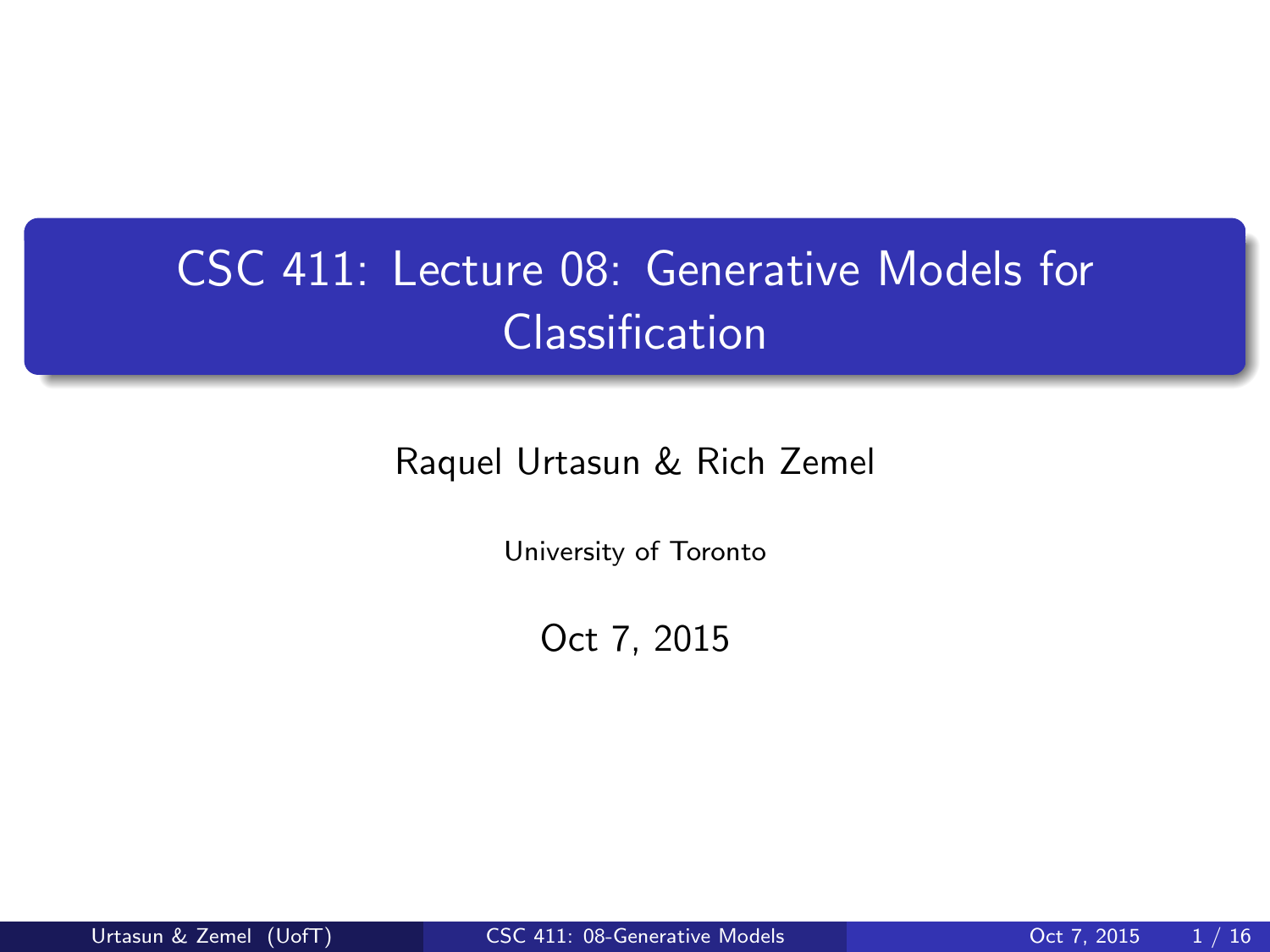- Classification Bayes classifier
- **•** Estimate probability densities from data
- **•** Making decisions: Risk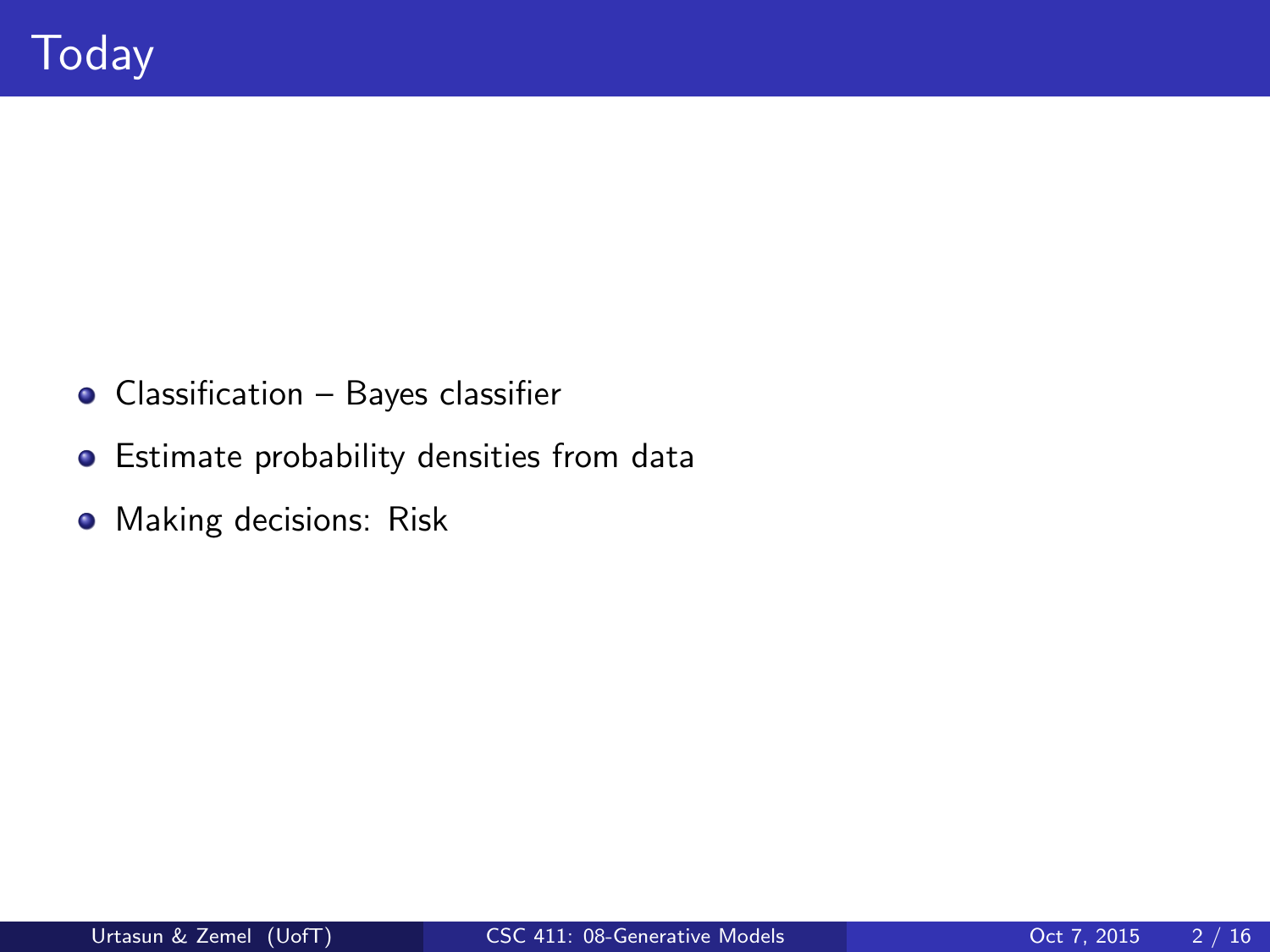Two approaches to classification:

- Discriminative classifiers estimate parameters of decision boundary/class separator directly from labeled sample
	- learn boundary parameters directly (logistic regression models  $p(t_k | \mathbf{x})$ )
	- $\blacktriangleright$  learn mappings from inputs to classes (least-squares, neural nets)
- Generative approach: model the distribution of inputs characteristic of the class (Bayes classifier)
	- Build a model of  $p(\mathbf{x}|t_k)$
	- $\blacktriangleright$  Apply Bayes Rule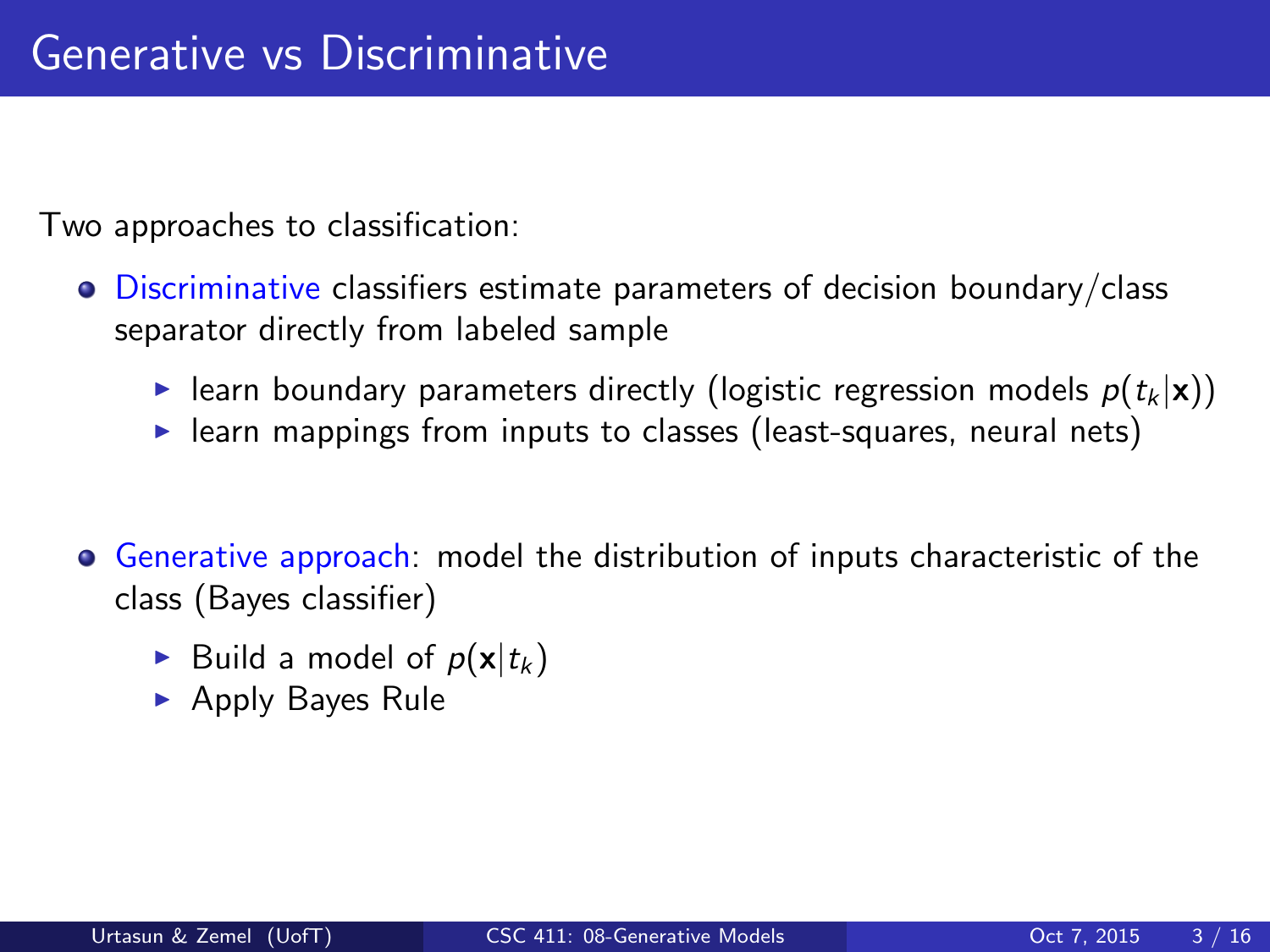## Bayes Classifier

- Aim to diagnose whether patient has diabetes: classify into one of two classes (yes  $C=1$ ; no  $C=0$ )
- Run battery of tests
- Given patient's results:  $\mathbf{x} = [x_1, x_2, \cdots, x_d]^T$  we want to update class probabilities using Bayes Rule:

$$
p(C|\mathbf{x}) = \frac{p(\mathbf{x}|C)p(C)}{p(\mathbf{x})}
$$

• More formally

$$
\text{posterior} = \frac{\text{Class likelihood} \times \text{prior}}{\text{Evidence}}
$$

 $\bullet$  How can we compute  $p(x)$  for the two class case?

$$
p(\mathbf{x}) = p(\mathbf{x}|C = 0)p(C = 0) + p(\mathbf{x}|C = 1)p(C = 1)
$$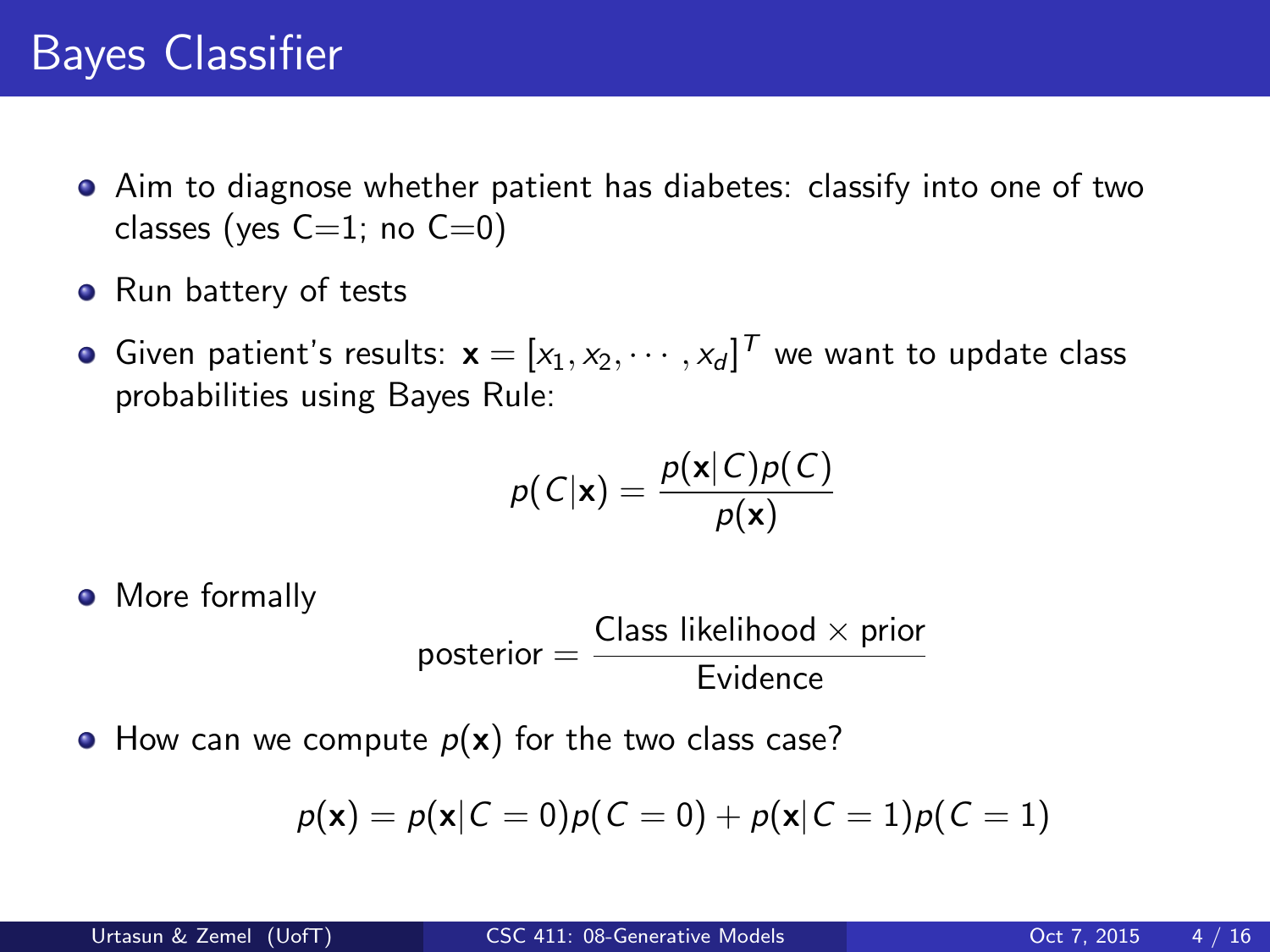• Start with single input/observation per patient: white blood cell count

$$
p(C=1|x=50)=\frac{p(x=50|C=1)p(C=1)}{p(x=50)}
$$

- Need class-likelihoods, priors
- Prior: In the absence of any observation, what do I know about the problem?
- What would you use as prior?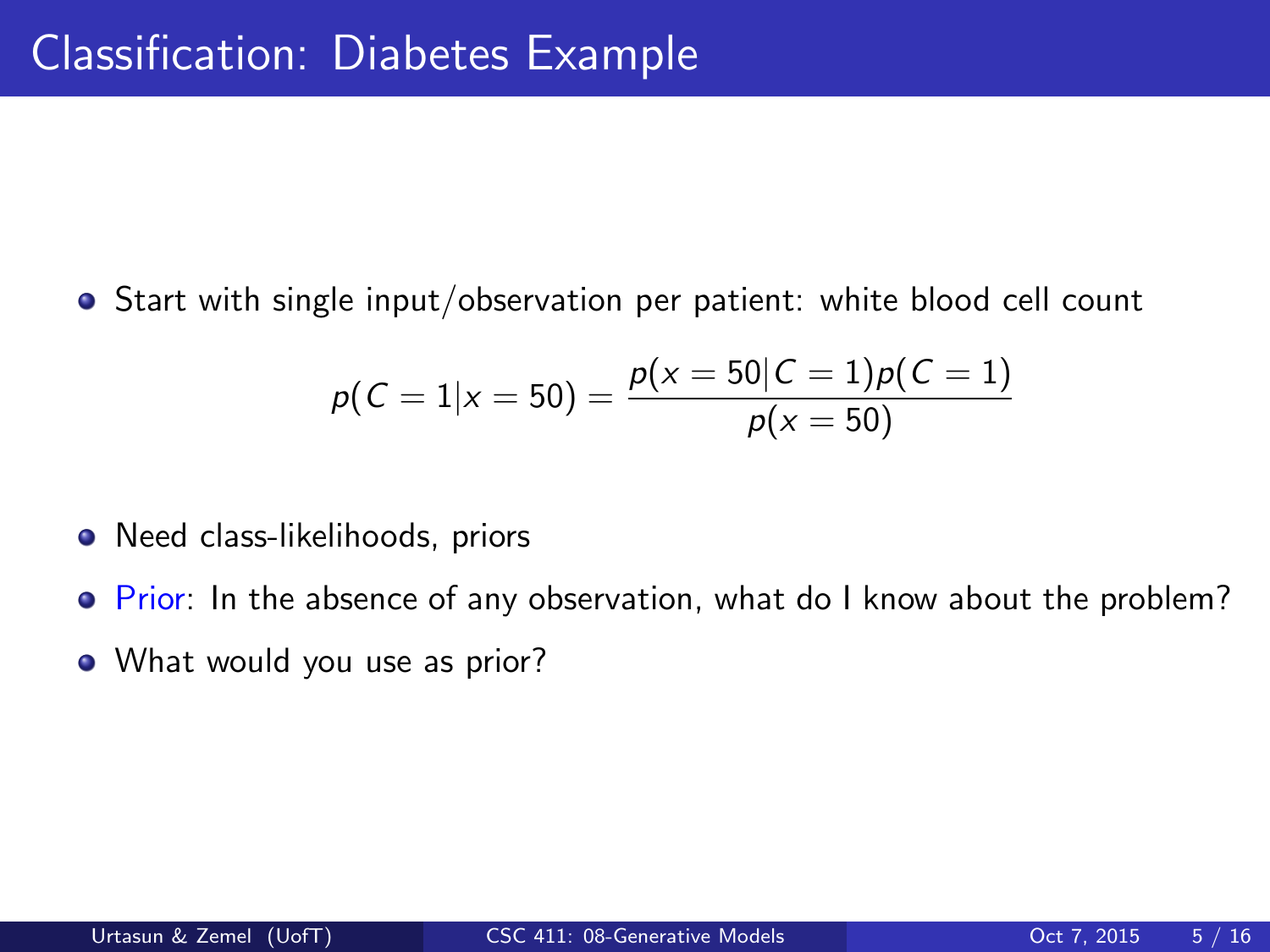

Question: Which probability distribution makes sense for  $p(x|C)$ ?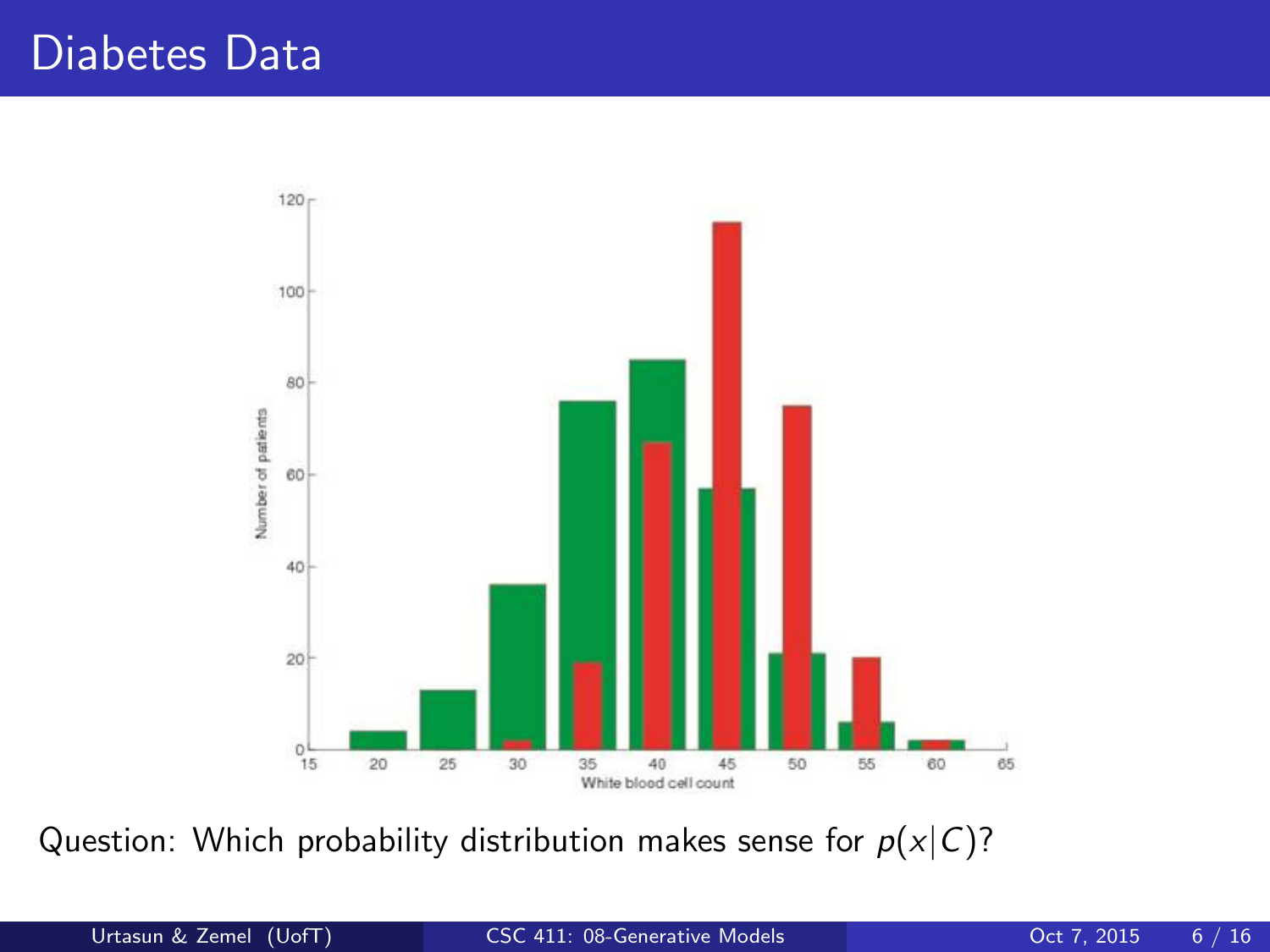Let's assume that the class-conditional densities are Gaussian

$$
p(x|C) = \frac{1}{\sqrt{2\pi}\sigma} \exp\left(\frac{(x-\mu)^2}{2\sigma^2}\right)
$$

with  $\mu\in\Re$  and  $\sigma^2\in\Re^+$ 

- How can I fit a Gaussian distribution to my data?
- Let's try maximum likelihood estimation (MLE)
- We are given a set of training examples  $\{\textsf{x}^{(n)}, \textsf{y}^{(n)}\}_{n=1,\cdots N}$  with  $\textsf{y}^{(n)} \in \{0,1\}$ and we want to estimate the model parameters  $\{\mu, \sigma\}$  for each class
- First divide the training examples into two classes according to  $y^{(n)}$ , and for each class take all the examples and fit a Gaussian to model  $p(x|C)$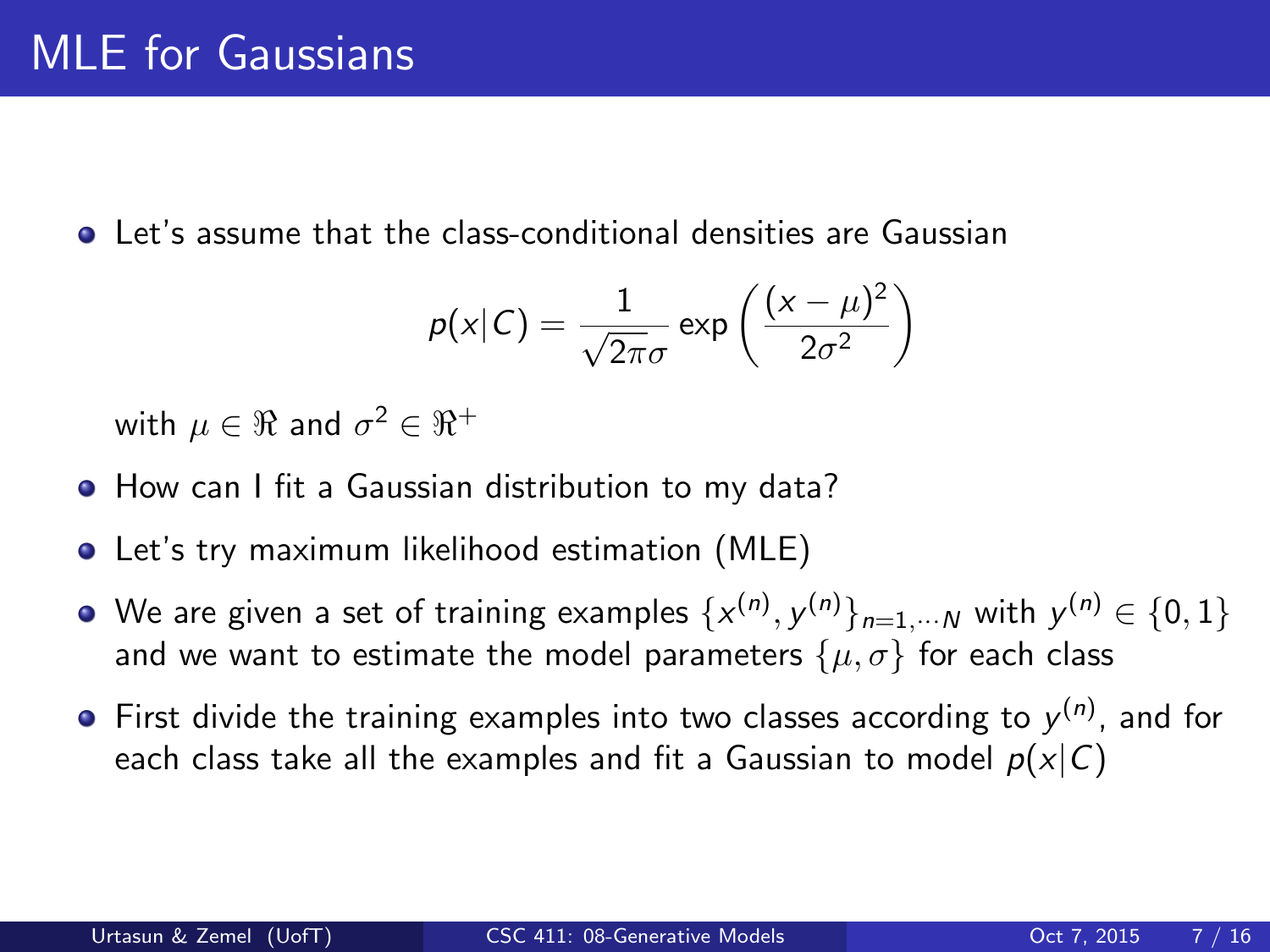#### MLE for Gaussians II

• We assume that the data points that we have are independent and identically distributed

$$
p(x^{(1)}, \cdots, x^{(N)}|C) = \prod_{n=1}^{N} p(x^{(n)}|C) = \prod_{n=1}^{N} \frac{1}{\sqrt{2\pi}\sigma} \exp \left(-\frac{(x^{(n)} - \mu)^2}{2\sigma^2}\right)
$$

Now we want to maximize the likelihood, or minimize its negative (if you think in terms of a loss)

$$
\ell_{\log-\text{loss}} = -\ln p(x^{(1)}, \dots, x^{(N)}|C) = -\ln \left( \prod_{n=1}^{N} \frac{1}{\sqrt{2\pi}\sigma} \exp \left( -\frac{(x^{(n)} - \mu)^2}{2\sigma^2} \right) \right)
$$

$$
= \sum_{n=1}^{N} \ln(\sqrt{2\pi}\sigma) + \sum_{n=1}^{N} \frac{(x^{(n)} - \mu)^2}{2\sigma^2} = \frac{N}{2} \ln \left( 2\pi\sigma^2 \right) + \sum_{n=1}^{N} \frac{(x^{(n)} - \mu)^2}{2\sigma^2}
$$

• How would you do we minimize the function?

Write  $\frac{d\ell_{\log-\text{loss}}}{d\mu}$  and  $\frac{d\ell_{\log-\text{loss}}}{d\sigma^2}$  and equal it to 0 to find the parameters  $\mu$  and  $\sigma^2$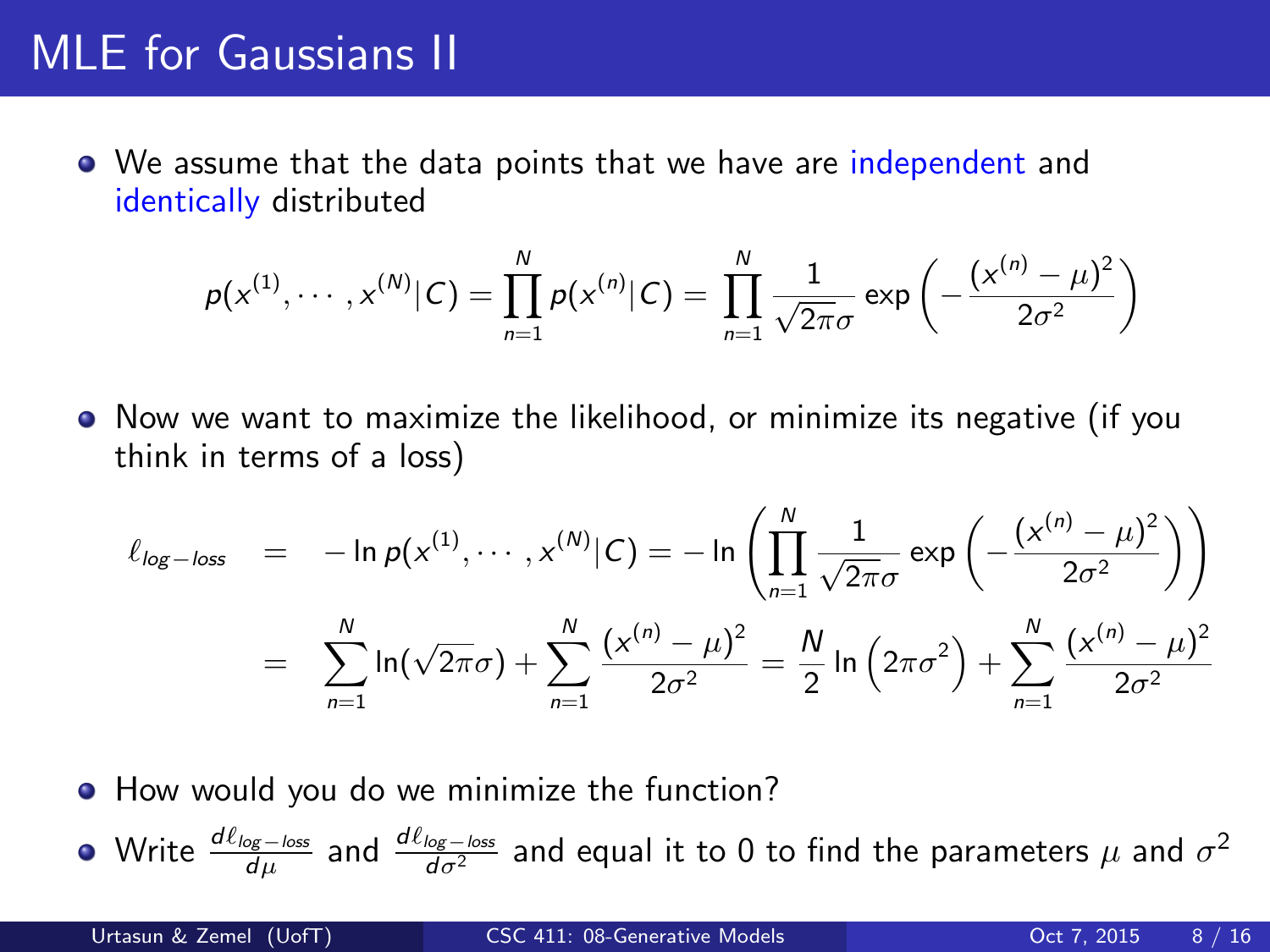## Computing the Mean

$$
\frac{\partial \ell_{\log - \log}}{\partial \mu} = \frac{\partial \left( \frac{N}{2} \ln \left( 2\pi \sigma^2 \right) + \sum_{n=1}^{N} \frac{(x^{(n)} - \mu)^2}{2\sigma^2} \right)}{\partial \mu} = \frac{d \left( \sum_{n=1}^{N} \frac{(x^{(n)} - \mu)^2}{2\sigma^2} \right)}{d\mu}
$$
\n
$$
= \frac{-\sum_{n=1}^{N} 2(x^{(n)} - \mu)}{2\sigma^2} = -\sum_{n=1}^{N} \frac{(x^{(n)} - \mu)}{\sigma^2} = \frac{N\mu - \sum_{n=1}^{N} x^{(n)}}{\sigma^2}
$$

And equating to zero we have

$$
\frac{d\ell_{\log-\text{loss}}}{d\mu} = 0 = \frac{N\mu - \sum_{n=1}^{N} x^{(n)}}{\sigma^2}
$$

Thus

$$
\mu = \frac{1}{N} \sum_{n=1}^{N} x^{(n)}
$$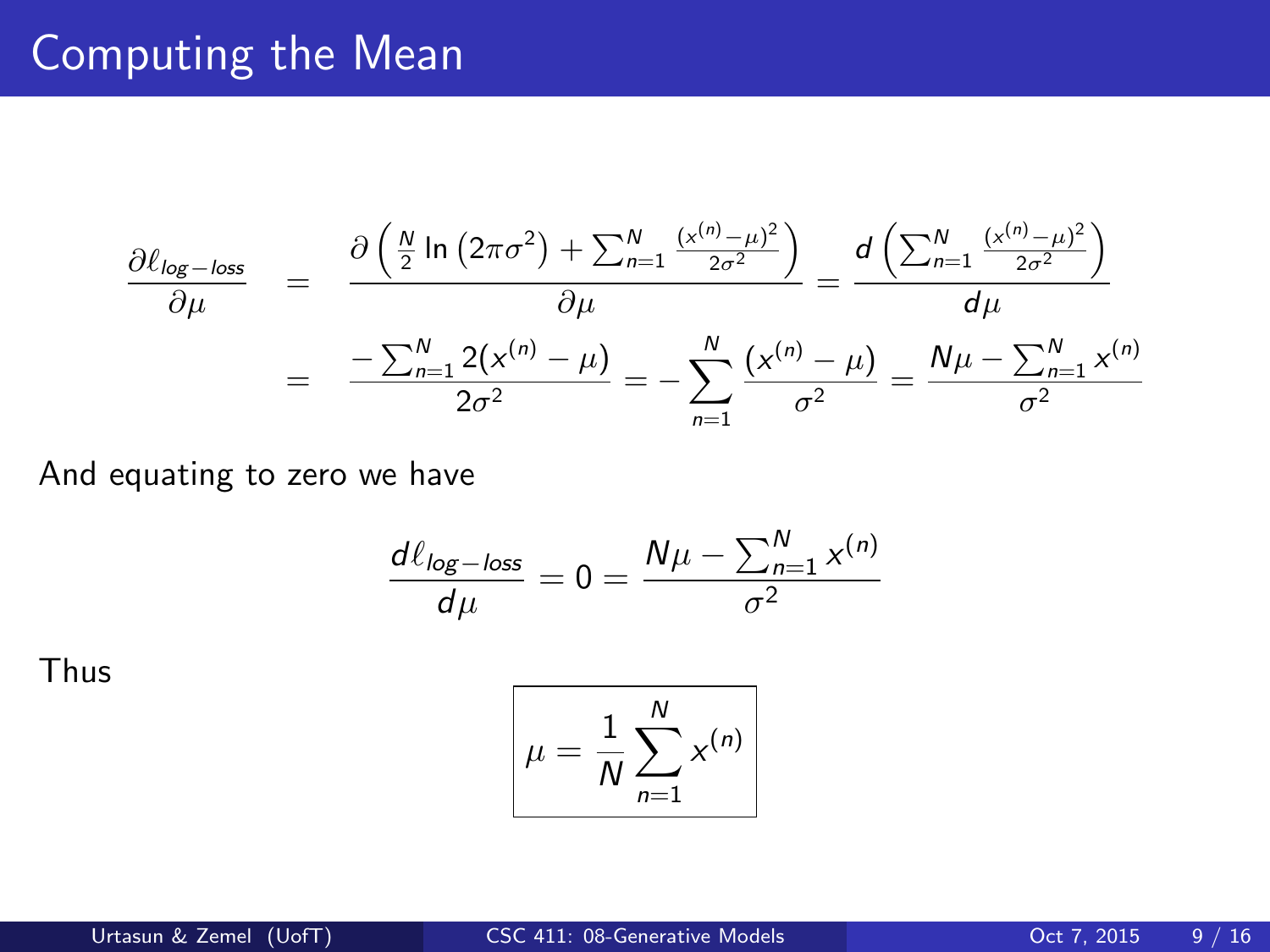## Computing the Variance

$$
\frac{d\ell_{\log-\text{loss}}}{d\sigma^2} = \frac{d\left(\frac{N}{2}\ln\left(2\pi\sigma^2\right) + \sum_{n=1}^{N} \frac{(x^{(n)} - \mu)^2}{2\sigma^2}\right)}{d\sigma^2}
$$
\n
$$
= \frac{N}{2}\frac{1}{2\pi\sigma^2}2\pi + \frac{\sum_{n=1}^{N} (x^{(n)} - \mu)^2}{2}\left(\frac{-1}{\sigma^4}\right)
$$
\n
$$
= \frac{N}{2\sigma^2} - \frac{\sum_{n=1}^{N} (x^{(n)} - \mu)^2}{2\sigma^4}
$$

And equating to zero we have

$$
\frac{d\ell_{\log - \text{loss}}}{d\sigma^2} = 0 = \frac{N}{2\sigma^2} - \frac{\sum_{n=1}^{N} (x^{(n)} - \mu)^2}{2\sigma^4} = \frac{N\sigma^2 - \sum_{n=1}^{N} (x^{(n)} - \mu)^2}{2\sigma^4}
$$

Thus

$$
\sigma^2 = \frac{1}{N} \sum_{n=1}^{N} (x^{(n)} - \mu)^2
$$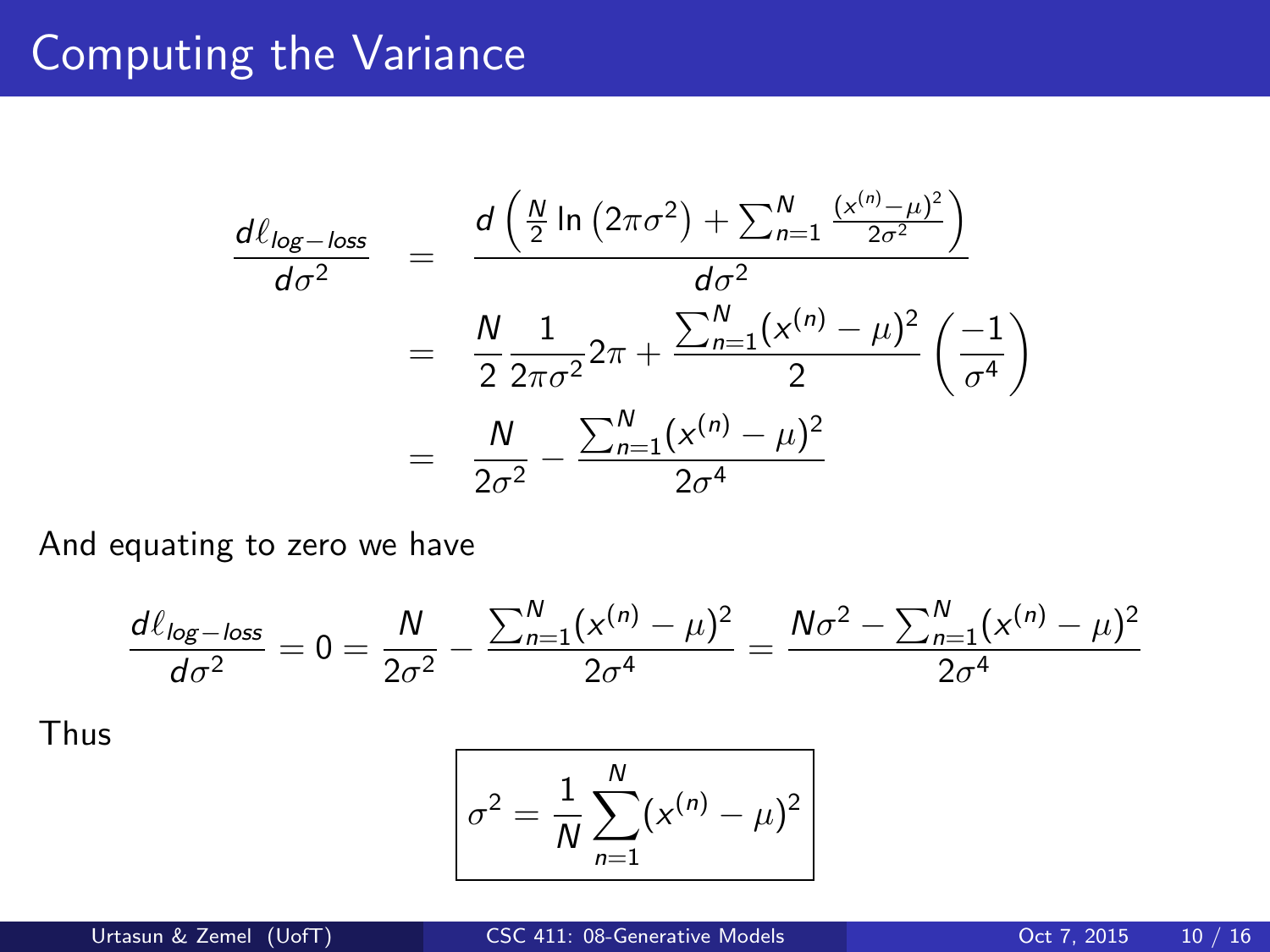We can compute the parameters in closed form for each class by taking the training points that belong to that class

$$
\mu = \frac{1}{N} \sum_{n=1}^{N} x^{(n)}
$$
  

$$
\sigma^2 = \frac{1}{N} \sum_{n=1}^{N} (x^{(n)} - \mu)^2
$$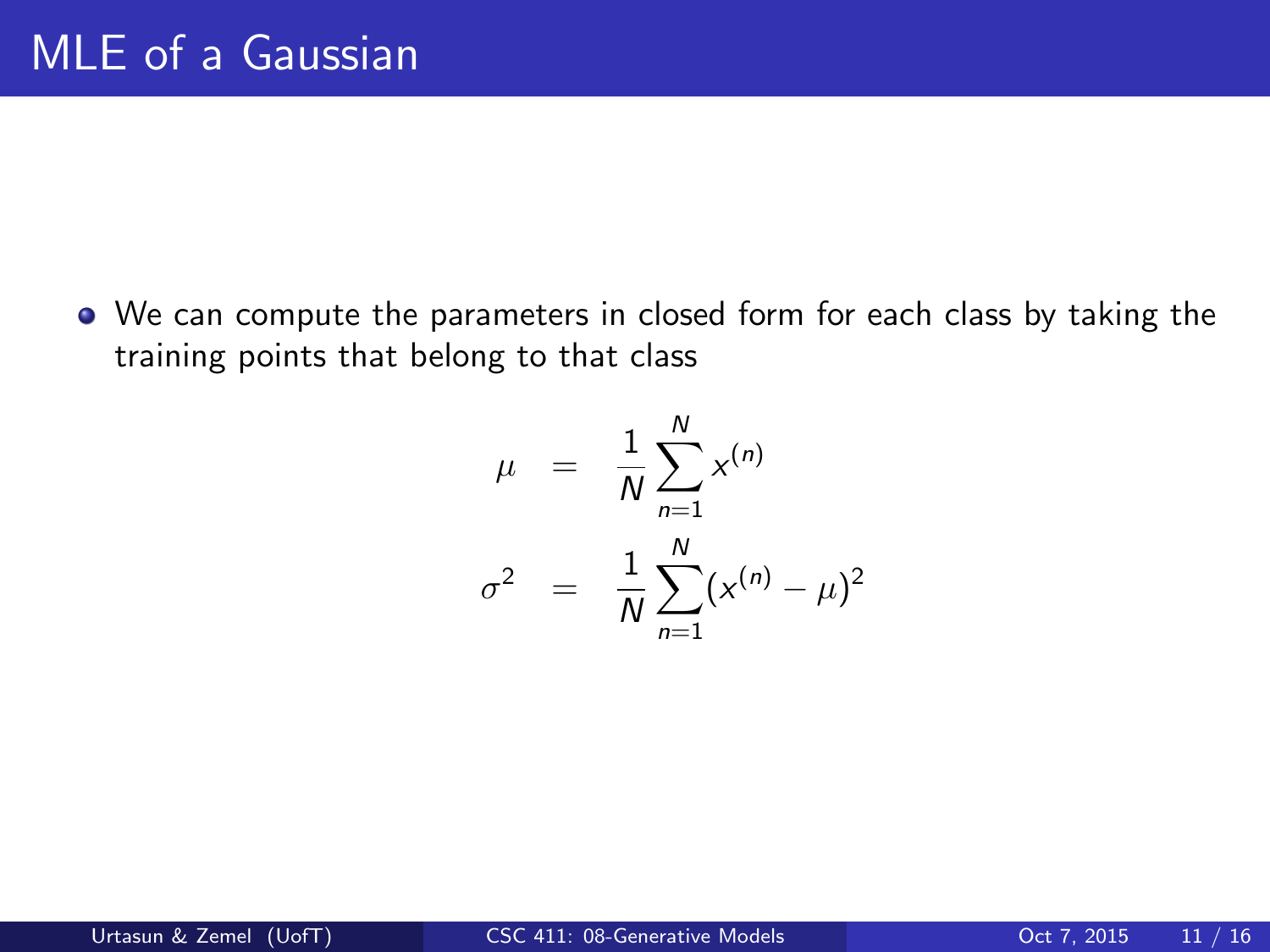Given a new observation, the estimated class-likelihoods and the prior, we can obtain posterior probability for class  $C = 1$ 

$$
p(C = 1|x) = \frac{p(x|C = 1)p(C = 1)}{p(x)}
$$
  
= 
$$
\frac{p(x|C = 1)p(C = 1)}{p(x|C = 0)p(C = 0) + p(x|C = 1)p(C = 1)}
$$

Lets see an example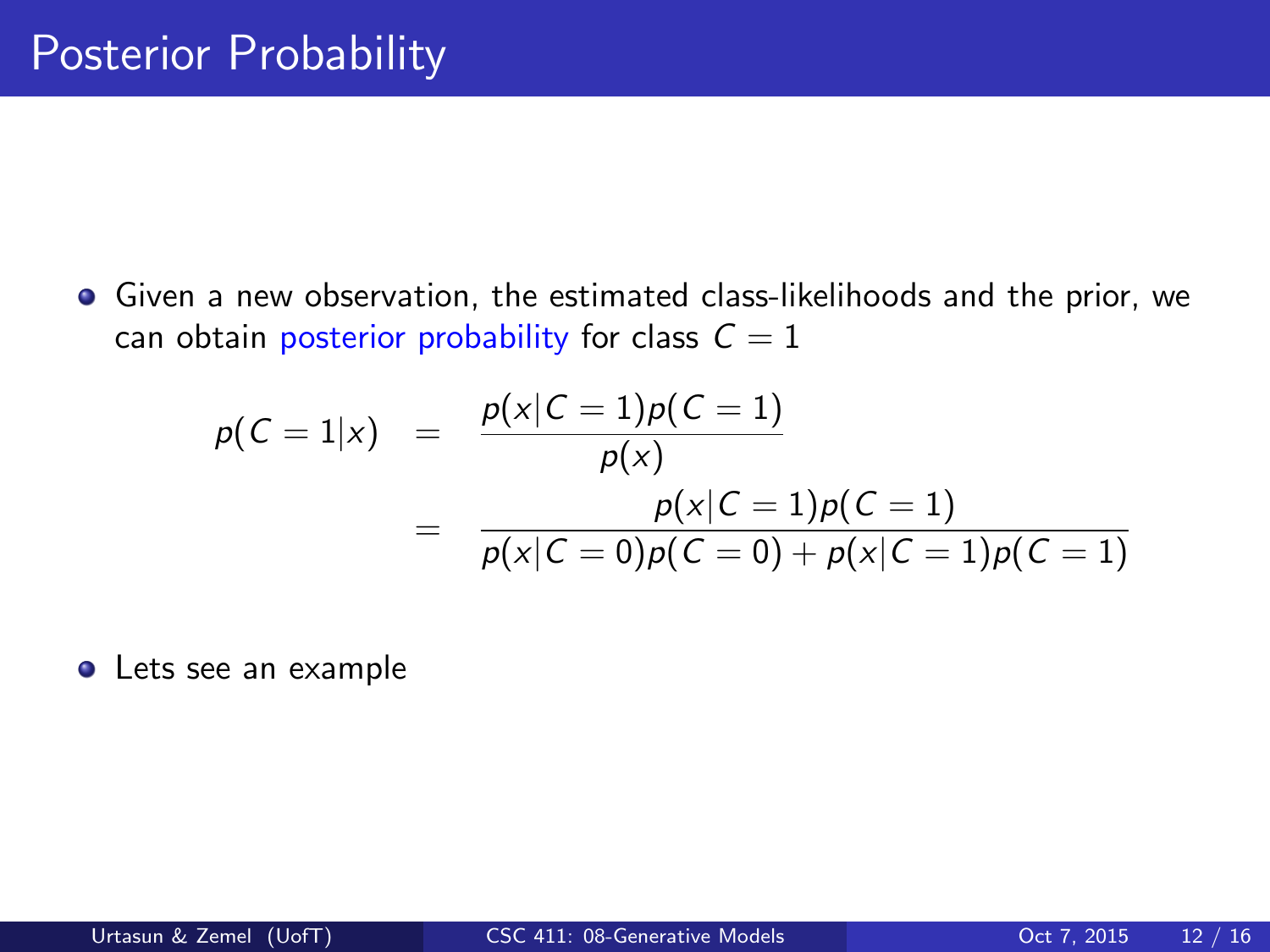## Diabetes Example



- Doctor has a prior  $p(C = 0) = 0.8$ , how?
- Example  $x = 50$ ,  $p(x = 50|C = 0) = 0.11$ , and  $p(x = 50|C = 1) = 0.42$
- How were  $p(x = 50|C = 0)$  and  $p(x = 50|C = 1)$  computed?
- How can I compute  $p(C = 1)$ ?
- Which class is more likely? Do I have diabetes?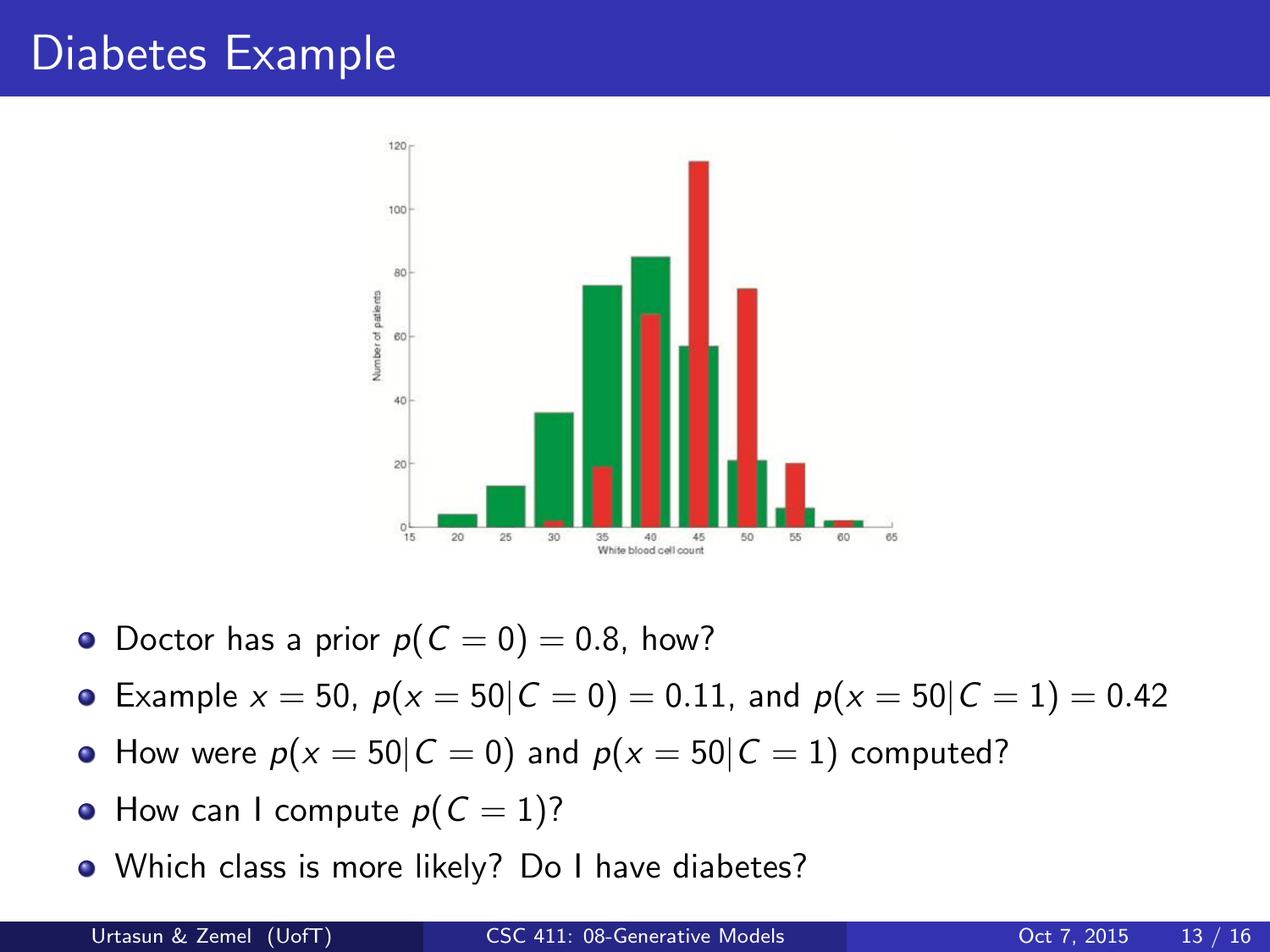- Use Bayes classifier to classify new patients (unseen test examples)
- Simple Bayes classifier: estimate posterior probability of each class
- What should the decision criterion be?
- The optimal decision is the one that minimizes the expected number of mistakes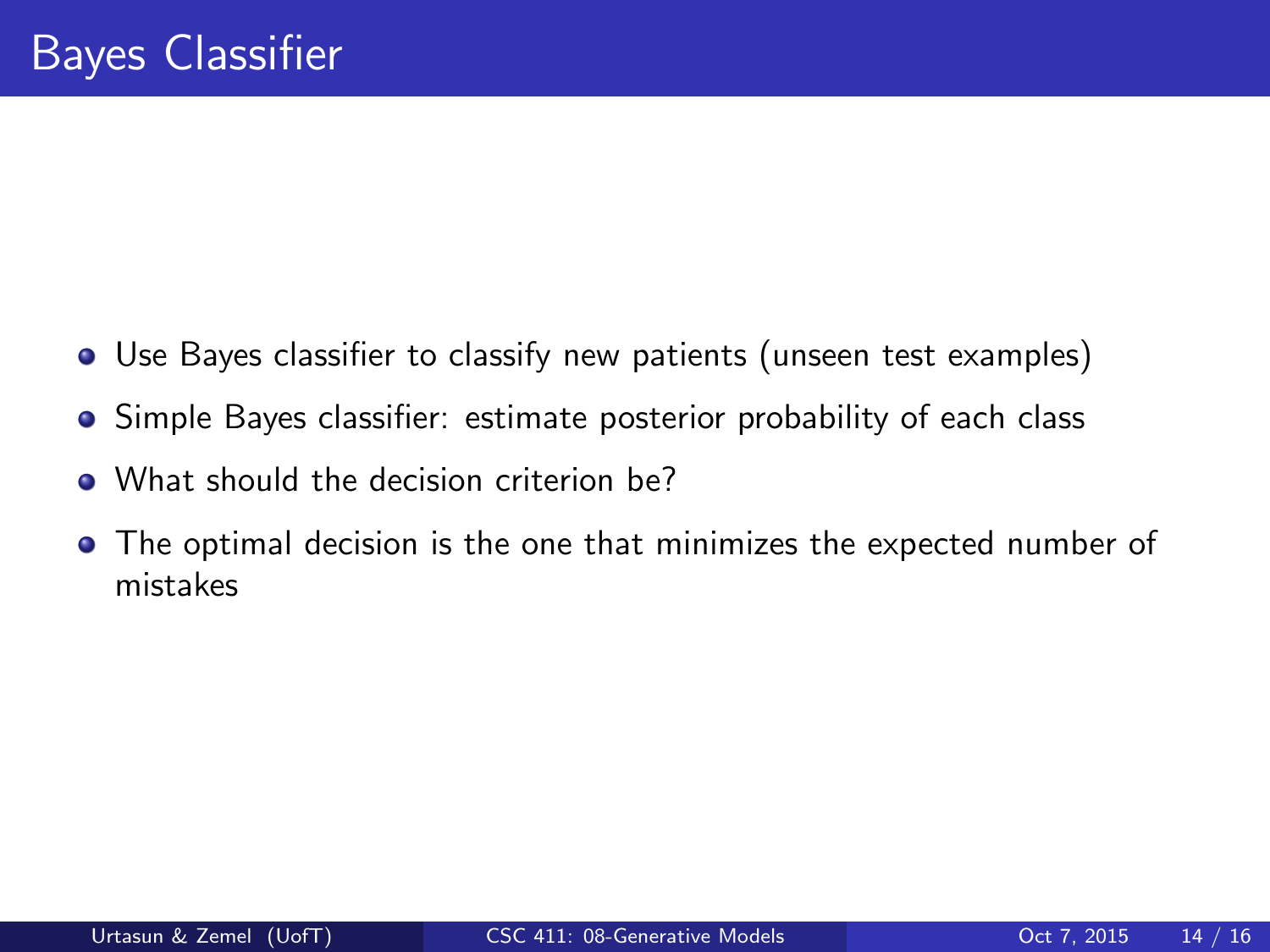#### Conditional risk of a classifier

$$
R(y|\mathbf{x}) = \sum_{c=1}^{C} L(y, t) p(t = c | x)
$$
  
=  $0 \cdot p(t = y | x) + 1 \cdot \sum_{c \neq y} p(t = c | x)$   
=  $\sum_{c \neq y} p(t = c | x) = 1 - p(t = y | x)$ 

• To minimize conditional risk given x, the classifier must decide

$$
y = \arg\max_c p(t = c | x)
$$

This is the best possible classifier in terms of generalization, i.e. expected misclassification rate on new examples.

Urtasun & Zemel (UofT) [CSC 411: 08-Generative Models](#page-0-0) Content of Content 7, 2015 15 / 16